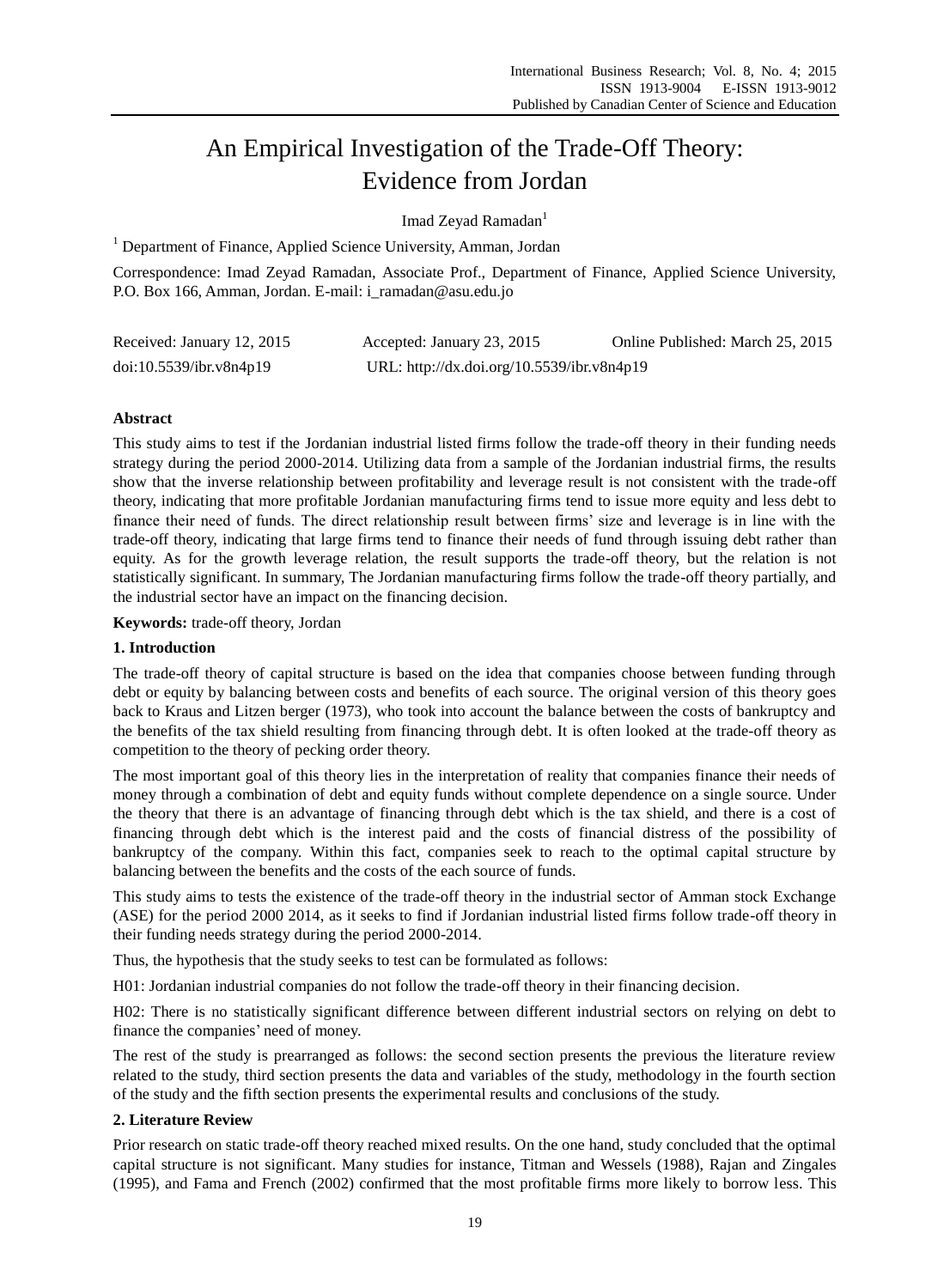result is not consistent with the trade-off theory expectations that the most profitable firms should borrow more to take advantage of the debt's tax advantage. Graham (2000) found that the profitability firms are financing using debt conservatively. Microsoft Company is the most obvious example of these studies as the company's profitability is considered very high and has a zero-debt policy.

On the other hand, lots of researches were consistent with the trade-off theory and confirm the role of optimal debt ratio (e.g. Hovakimian, Opler, & Titman, 2001; Korajczyk & Levy, 2003; Hovakimian, 2004; Hovakimian & Tehranian, 2004). Frank and Goyal (2004) supported the trade-off theory by investigating relative importance of 39 factors. Welch, 2004 concluded that Firms on their optimal debt ratio do not compensate the effect of stock returns actively, and finds that prior stock returns are the main determinant of market leverage. Flannery and Rangan (2006) disagree with Welch (2004) by finding the impact of firms' prior stock price movements. Often, the companies buy back its shares not to apply a certain financial policy, but rather the desire of the company to approach the optimal debt ratio, (Leary & Roberts, 2005; Hovakimian, 2006). Strebulaev (2004), and Hennessy and Whited (2004) tried to reconcile the conflicting results of the trade-off theory in a changing framework.

# **3. The Data and Variables**

# *3.1 Data*

The data that were used in this study are consisted of the existing data in the financial statements of the industrial sample companies, and were extracted from the ASE official website for the time horizon 2000-2014 resulting in 975 firm-year observations.

# *3.2 Variables*

# 3.2.1 Dependent Variable

Financial leverage, expressed as the total debt ratio which is the proxy of the trade-off theory, is a ratio used to shed light on firm's way of funding or to compute its capability to meet financial obligations. There are a range of different ratios for this purpose. One of the most commonly and widely used measure of the financial leverage is the ratio of total liability to total assets Beven and Danbolt (2002), Rajan and Zingales (1995) and Booth et al. (2001).

Accordingly, total liability can be defined, proxy of the trade-off theory, as follows:

# $Leve = \frac{total\ liability}$ total assets

Where: Leve. is the financial leverage expressed as the debt ratio a proxy of the trade-off theory. Total liability is the sum of current and long-term liabilities. Total assets are the sum of all types of assets.

# 3.2.2 Independent Variables

# 3.2.2.1 Profitability

David and Olorunfemi, (2010) tested the effect of Leverage on firm's profitability. Utilizing panel data analysis the study founds a significant direct association between EPS and leverage, and a significant positive relation between DPS and Leverage. This result supports the trade-off theory, as the trade of theory States that the profitable companies better able to meet its debt obligations, and therefore, borrowing costs are relatively lower compared to the least profitable companies, which means that the profitable companies resort to borrow more to take advantage of the tax benefit and the advantage of the relatively low cost. The return on assets will be the proxy of the Profitability and can be defined as follows:

$$
ROA = \frac{net\ income\ before\ tax}{total\ assets}
$$

Where: ROA is the proxy of the firm's profitability.

# 3.2.2.2 Firm's Size

Previous studies that examined the relationship between the firm's size and financial leverage concluded that the relationship between them is a statistically significant direct relationship (Bevan & Danbolt, 2002; Booth et al., 2001; Rajan & Zingales, 1995; Shah & Hijazi, 2005). This result support and is in line with the trade-off theory, which suggests that large firms are more profitable than small firms, therefore, they are better able to meet their debt obligations and are less likely to failure to meet commitments. Therefore, large firms get loans at relatively low cost, which encourages them to use debt as a source of funding.

Following Abor (2007), size is measured by the natural logarithm of the total assets, as follows: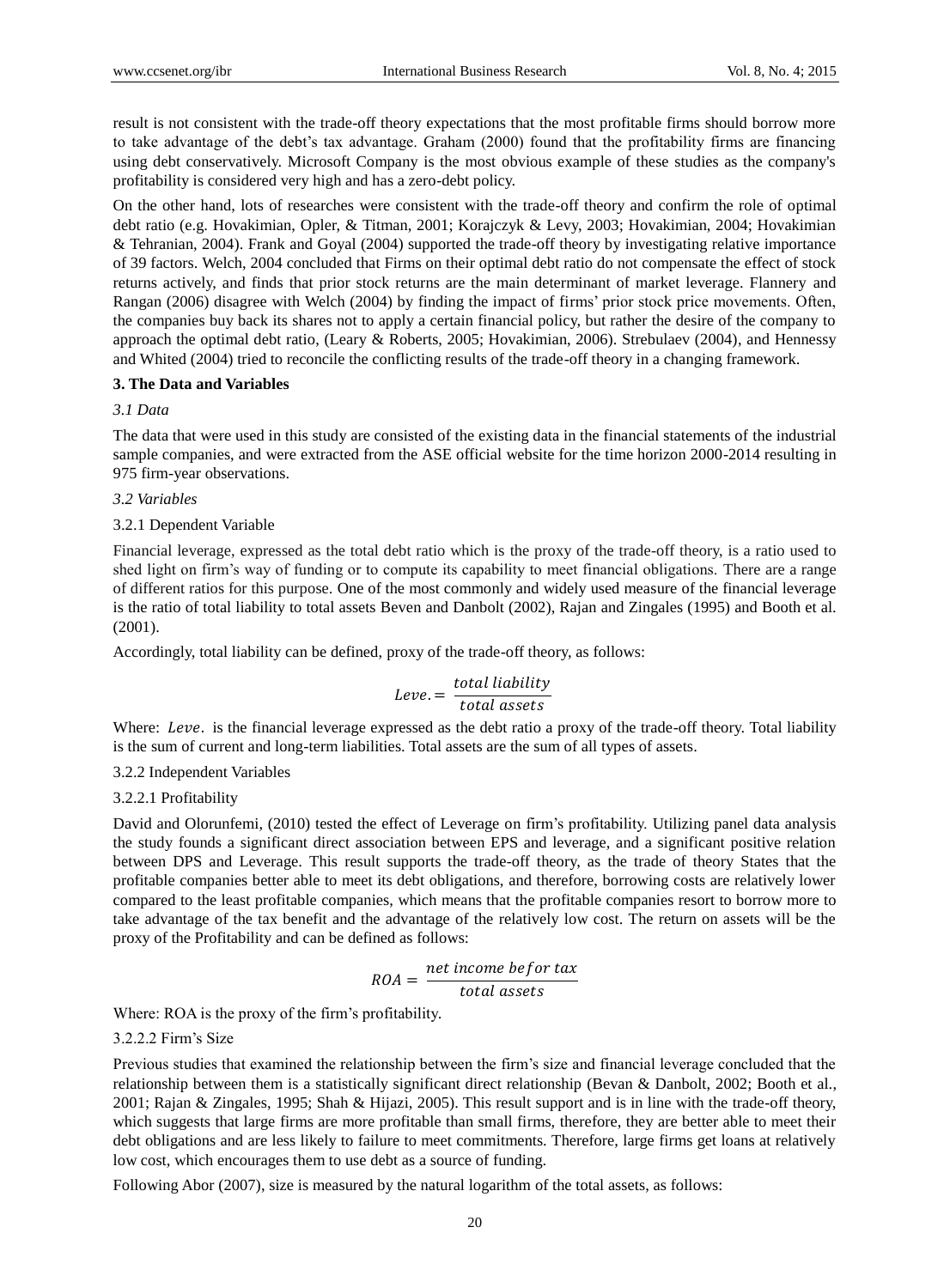#### $SIZ = \ln(total \, assets)$

Where:  $SIZ$  is the natural logarithm of the total assets of the firm, proxy of the firms' size.

#### 3.2.2.3 Growth Opportunity

Myers' (1977) suggested that Firms with high growth opportunities usually do not use long-term liabilities to finance their funding needs to avoid sharing the growth opportunities with debt holders. Accordingly, we expect that there will be an inverse relationship between the growth and long-term debt. But adding the short-term debt to the long-term to get the total debt may alter the direction of the relationship.

Following Zuraidah et al. (2012) and Abor, (2005) growth can be expressed as the sales growth, which is defined as the annual growth rate of the sales as follows:

$$
GRW = \frac{S_t - S_{t-1}}{S_{t-1}}
$$

Where: GRW is the annual sales growth proxy of the growth opportunity. S is the net sales amount.  $t^{th}$  is the time period.

#### 3.2.2.4 Industry Effects

Many studies have concluded that the nature of the industry plays an important role in determining the debt ratio adopted by the company. For example, the utility sector is characterized as high leverage ratios, were high tech sector's characterized by their low leverage ratios.

To control for the industrial sector effect (INS\_E), 11 dummy variables, which represent different industries of the Jordanian industrial sector, are used in the econometric model of the study. Sector 1 (Pharmaceutical and Medical Industries), Sector 2 (Chemical Industries), Sector 3 (Paper and Cardboard Industries), Sector 4 (Printing and Packaging), Sector 5 (Food and Beverages), Sector 6 (Tobacco and Cigarettes), Sector 7 (Mining and Extraction Industries), Sector 8 (Engineering and Construction), Sector 9 (Electrical Industries), Sector 10 (Textiles, Leathers and Clothing's), Sector 11 (Glass and Ceramic Industries). The dummy variable takes the value 1 if the firm is in that sector; otherwise it takes the value 0.

#### **4. Methodology**

We estimate Equation (1) to test the hypotheses that the trade-off theory is not valid for our sample firms of the industrial sector in the Jordanian capital market. The econometric model of the study to be estimated is as follows:

$$
Leve_{it} = \beta_0 + \beta_1 ROA_{it} + \beta_2 SIZ_{it} + \beta_3 GRW_{it} + \sum_{k=1}^{K} \gamma_k D_i^k + \varepsilon_{it}
$$
 (1)

Where: Leve is the financial leverage expressed as the debt ratio a proxy of the trade-off theory. it is the  $i<sup>th</sup>$ cross sectional firm at the  $t^{th}$  time period.  $\beta$ 's are the slops of the econometric model to be estimated. ROA is the return on the assets a proxy of the firm's profitability. SIZ is the natural logarithm of the total assets of the firm a proxy of the firms' size. GRW is the annual sales growth a proxy of the growth opportunity.  $\sum_{k=1}^{K} \gamma_k D_i^k$  is the industrial sector effect (INS\_E). k = 1, 2, 3 … 11.  $\gamma_k$  is the dummy variables coefficients.  $\varepsilon$  is the random error.  $D$  is the dummy variables for the industry effects takes the value as follows:

$$
D_k = \begin{cases} 1 & \text{if the } i \text{ firm is in the } k \text{ sector} \\ 0 & \text{otherwise} \end{cases}
$$

If the results show a statistically significant positive relationship between profitability (ROA) and debt ratio (Leve.) it means that the trade-off theory is valid for the Jordanian industrial firms. Also if at least one of the dummies variables coefficients is significant it will indicate the existence of the industrial effect on the trade-off theory.

#### **5. Regression Analysis**

Table 1 shows the results of the regression analysis of the equation (1), the table shows a statistically significant inverse relationship between profitability (ROA) and Leverage (coeff=-0.071, p-value=0.019). This implies that larger Jordanian industrial firms tend to rely less on debt in their capital structure. This result is consistent with the view that the most profitable companies resort to funding through internal funding and equity funds. This result is consistent with Kinsman and Newman (1998) and Majumdar and Chibber (1999) which concluded that, in general, the least profitable companies have usually higher leverage. This result is not consistent with the trade-off theory which states that the more profitable is the company the higher is the debt ratio.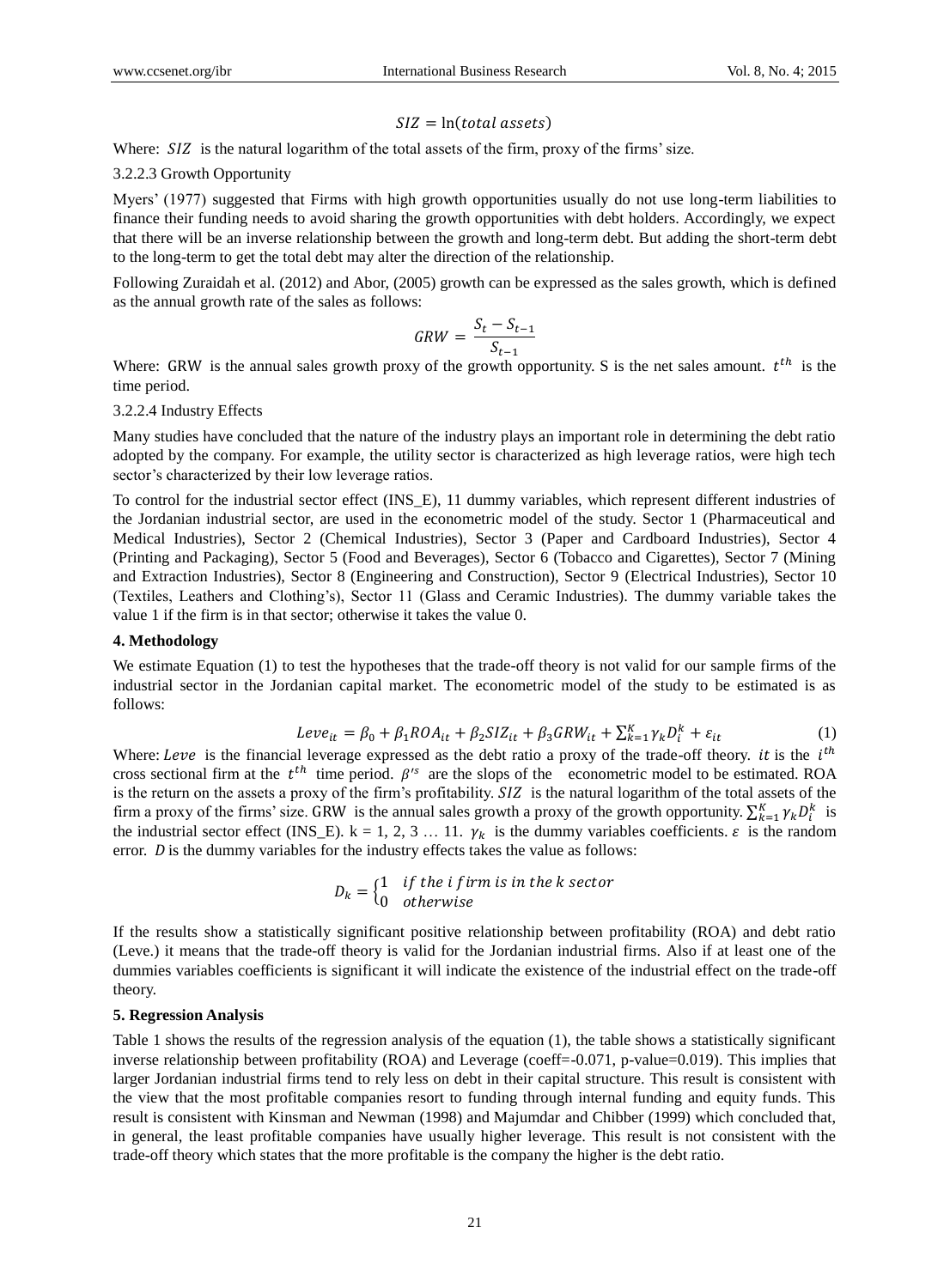| <b>Variable</b>          |              | Coefficient | t-value | p-value  |
|--------------------------|--------------|-------------|---------|----------|
| Constant                 |              | $1.057**$   | 5.245   | 1.011E-7 |
| <b>ROA</b>               |              | $-0.071*$   | 2.078   | 0.019    |
| SIZ                      |              | $0.059**$   | 3.057   | 0.001    |
| <b>GRW</b>               |              | $-0.0091$   | 1.054   | 0.146    |
| $INS\_D^{(1)}$           |              |             |         |          |
|                          | ${\cal D}_1$ | $-0.0214$   | 1.948   | 0.025    |
|                          | $D_{\rm 5}$  | 1.0248      | 4.364   | 7.160E-6 |
|                          | $D_{\rm 8}$  | $-0.0035$   | 2.891   | 0.001    |
| <b>Adjusted R-Square</b> |              | 0.364       |         |          |
| df<br>Regression         |              | 14          |         |          |
| Residual                 |              | 960         |         |          |
| Total                    |              | 974         |         |          |
|                          | F.           | 40.967      |         |          |
|                          | Sig.         | 0.000       |         |          |

#### Table 1. Regression analysis finding for model (1)

*Note*. Dependent variable: ROA a proxy of the performance, \*, \*\*; significant at 0.05, 0.01 level respectively. (1) Only dummy variables for the industrial sector effect with significant effect were reported. Leve is the financial leverage expressed as the debt ratio a proxy of the trade-off theory. ROA is the return on the assets a proxy of the firm's profitability. SIZ is the natural logarithm of the total assets of the firm a proxy of the firms' size. GRW is the annual sales growth a proxy of the growth opportunity. INS\_E is the industrial sector effect.

The table also shows a statistically significant direct relationship between the size of the Jordanian industrial firms and Leverage (coeff=0.059, p-value=0.001).This result is in line with Titman and Wessels (1988), Rajan and Zingales (1995), Deloof and Verschueren (1998) and Booth et al. (2001). This result is in line with the view that information asymmetries are less for large firms, and thus large firms have easier access to the market of debt finance with lower cost of funding, comparing to smaller firms, accordingly, this leads to higher debt ratio for larger firms. This result is consistent with the trade-off theory.

According to the trade-off theory, an inverse relationship between the growth opportunity and leverage is expected, due to the fact that high growth firms tend to have an overvalued share which encourages managers to issue shares to finance their needs for money, which makes the relationship between growth and leverage is an inverse relationship. The result shown in Table 1 supports the trade-off theory (coeff=-0.0091, p-value=0.149), but the results were not statistically significant.

For the second null hypothesis, which states that there are no statistically significant differences for the leverage level among various industrial sectors, the result shows that the coefficients for dummy variable 1, 5 and 8 were significant, indicating that the type of the industrial sector has a significant impact on the decision of using debt to finance the firms' need of money. Also the results shows that Pharmaceutical and Medical Industries sector and Engineering and Construction sector rely less on the debt than Food and Beverages sector. This result is consistent with the view that the utility sector more dependent on debt than high-tech sectors.

As for the R square, the results shows that profitability, firms' size and the industrial effect explain about 36% (Adjusted R-Square = 0.364) of the variation in the Jordanian manufacturing firms' leverage.

#### **6. Conclusion**

Regression analysis has shown conflicting results, the inverse relationship between profitability and leverage result is not consistent with the trade-off theory, indicating that more profitable Jordanian manufacturing firms tend to issue more equity and less debt to finance their need for funds. The direct relationship result between firms' size and leverage is in line with the trade-off theory, indicating that large firms tend to finance their needs of fund through issuing debt rather than equity. As for the growth leverage relation, the result in table 1 supports the trade-off theory, but the relation is not statistically significant.

In summary, The Jordanian manufacturing firms follow the trade-off theory partially, and the industrial sector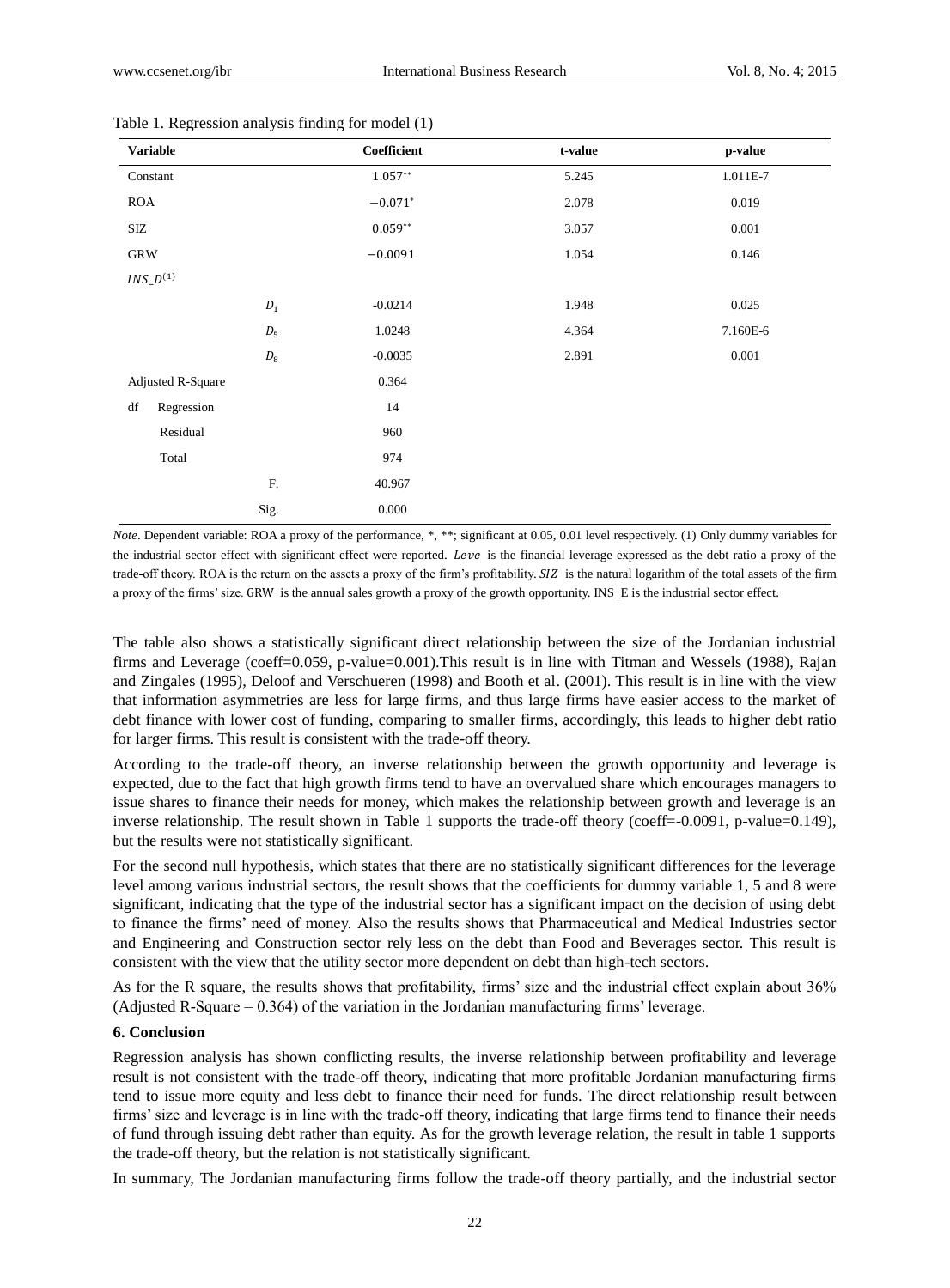have an impact on the financing decision.

# **Acknowledgements**

The author is grateful to the Applied Science Private University, Amman, Jordan, for the financial support granted to this research project (Grant No. DRGS–2014-2015-53).

# **References**

- Abor, J. (2007). Corporate governance and financing decisions of Ghanaian listed firms. *Corporate Governance: The International Journal of Business in Society, 7*(1), 83-89.
- Bevan, A., & Danbolt, J. (2000). *Dynamics in the determinants of capital structure in the UK*. Capital Structure Dynamics Working Paper No. 2000-9.
- Booth, L., Aivazian, V., Demirguc-Kunt, A., & Maksimovic, V. (2001). Capital structures in developing countries. *The Journal of Finance, 56*(1), 87-130. http://dx.doi.org/10.1111/0022-1082.00320
- David, D. F., & Olorunfemi, S. (2010). Capital structure and corporate performance in Nigeria petroleum Industry: panel data analysis. *Journal of Mathematics and Statistics, 6*(2), 168-173. http://dx.doi.org/10.3844/jmssp.2010.168.173. http://dx.doi.org/10.3844/jmssp.2010.168.173
- Deloof, M., & Verschueren, I. (1998). De determinanten van de kapitaalstructuur van Belgische ondernemingen. *Tijdschrift voor Economie en Management, 42*(2), 165-188.
- Fama, E. F., & French, K. R. (2002). Testing trade-off and pecking order predictions about dividends and debt. *Review of Financial Studies, 15*(1), 1-33. http://dx.doi.org/10.1093/rfs/15.1.1
- Flannery, M. J., & Rangan, K. P. (2006). Partial adjustment toward target capital structures. *Journal of Financial Economics, 79*(3), 469-506. http://dx.doi.org/10.1016/j.jfineco.2005.03.004
- Frank, M. Z., & Goyal, V. K. (2007). Trade-off and pecking order theories of debt. *Handbook of Corporate Finance: Empirical Corporate Finance, 2*, 1-82.
- Graham, J. R. (2000). How big are the tax benefits of debt? *Journal of Finance, 55*, 1901-1941. http://dx.doi.org/10.1111/0022-1082.00277
- Hennessy, C., & Whited, T. (2004). Debt Dynamics. *Journal of Finance, 60*, 1129-1165. http://dx.doi.org/10.1111/j.1540-6261.2005.00758.x
- Hovakimian, A. (2004). The role of target leverage in security issues and repurchases. *Journal of Business, 77*(4), 1041-1072. http://dx.doi.org/10.1086/422442
- Hovakimian, A. (2006). Are observed capital structures determined by equity market timing? *Journal of Financial and Quantitative Analysis, 41*(1), 221-243. http://dx.doi.org/10.1017/S0022109000002489
- Hovakimian, A., Hovakimian, G., & Tehranian, H. (2004). Determinants of target capital structure: The case of dual debt and equity issues. *Journal of Financial Economics, 71*(3), 517-540. http://dx.doi.org/10.1016/S0304-405X(03)00181-8
- Hovakimian, A., Opler, T., & Titman, S. (2001). The debt-equity choice. *The Journal of Financial and Quantitative Analysis, 36*(1), 1-24. http://dx.doi.org/10.2307/2676195
- Kinsman, M., & Newman, J. (1998). Debt tied to lower firm performance: Finding calls for review of rise in debt use. *Graziadio Business Review, 1*(3).
- Korajczyk, R., & Levy, A. (2003). Capital structure choice: Macroeconomic conditions and financial constraints. *Journal of Financial Economics, 68*, 75-109. http://dx.doi.org/10.1016/S0304-405X(02)00249-0
- Kraus & Litzenberger, R. H. (1973). A state-preference model of optimal financial leverage. *Journal of Finance*, 911-922.
- Leary, M. T., & Roberts, M. R. (2005). Do firms rebalance their capital structures? *The Journal of Finance, 60*(6), 2575-2619. http://dx.doi.org/10.1111/j.1540-6261.2005.00811.x
- Majumdar, S. K., & Chibber, P. (1999). Capital structure and performance: Evidence from a transition economy on an aspect of corporate governance. *Public Choice, 98,* 287-305. http://dx.doi.org/10.1023/A:1018355127454
- Myers, S. C. (1977). Determinants of corporate borrowing. *Journal of Financial Economics, 5*, 147-175. http://dx.doi.org/10.1016/0304-405X(77)90015-0